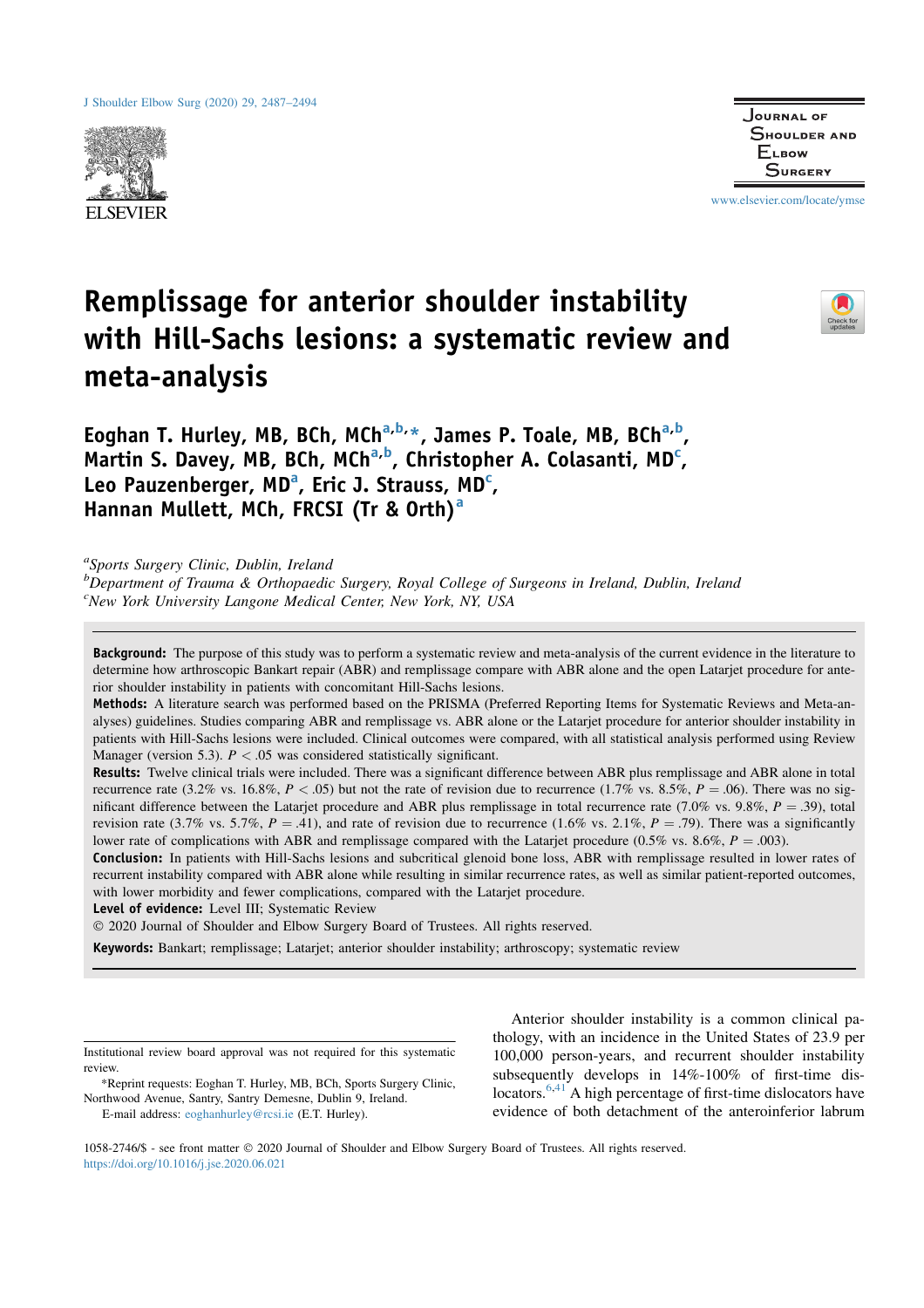(Bankart lesion) and a concomitant impression fracture of the posterosuperior humeral head (Hill-Sachs lesion). In the United States, arthroscopic Bankart repair (ABR) is currently the most widely used shoulder stabilization procedure.37 However, in the setting of an off-track Hill-Sachs lesion, ABR has been shown to have a high failure rate.<sup>12,34</sup> Thus, the Latarjet procedure is often indicated as the procedure of choice for patients with recurrent shoulder instability, engaging Hill-Sachs defects, and glenoid bone loss.<sup>7</sup> The Latarjet procedure is considered to provide stability that translates into a lower recurrence rate; however, there are concerns over the complication rate and morbidity of this procedure.<sup>18,22</sup>

In search of the optimal surgical management in this specific setting, Purchase et  $al^{36}$  originally described the remplissage procedure, which involves a capsulo-tenodesis in which the infraspinatus tendon and posterior capsule fill the Hill-Sachs lesion to prevent it from engaging with the glenoid. The remplissage procedure is performed alongside an ABR and has drawn increasing interest over the years owing to its focused treatment of Hill-Sachs lesions.2,28,30 In comparison to ABR alone, this procedure has the potential to reduce recurrent instability rates. The main concern with the procedure has been possible impairment of postoperative range of motion due to the tenodesis effect of the remplissage.

Currently, there is no meta-analysis in the literature comparing the outcomes of ABR and remplissage with those of other widely used surgical techniques for anterior glenohumeral instability without significant glenoid bone loss in the presence of a concomitant Hill-Sachs lesion.<sup>2,8,28,30</sup> The purpose of this study was to perform a systematic review and meta-analysis of the current evidence in the literature to determine how ABR and remplissage compare with ABR alone and the open Latarjet procedure for anterior shoulder instability in patients with concomitant Hill-Sachs lesions. We hypothesized that ABR and remplissage would result in lower recurrence rates than ABR alone while resulting in less morbidity and fewer complications than the Latarjet procedure.

# Methods

## Search strategy

A systematic review of the literature was performed using the MEDLINE, Embase, and Cochrane Library databases in accordance with the PRISMA (Preferred Reporting Items for Systematic Reviews and Meta-analyses) guidelines and predefined eligibility criteria. $^{29}$  The search term "remplissage" was queried as of July 1, 2019. Abstracts published in the English language were reviewed in detail by the first and second authors; any disagreements were arbitrated by the senior author for the final decision. Articles included were clinical studies comparing remplissage with ABR and/or the open Latarjet procedure. The exclusion criteria for our meta-analysis were as follows: abstract only, case series, review studies, biomechanical studies, and cadaveric studies.

Study design, level of evidence, methodologic quality of evidence (MQOE), and follow-up time were documented for each included study. MQOE was assessed using the Newcastle-Ottawa scale, which grade studies as unsatisfactory (0-3), satisfactory (4), good (5-6), or very good (7-9).<sup>11</sup> The outcome measures focused on were modeled on a previous model for a meta-analysis evaluating the treatment of anterior shoulder instability<sup>23</sup>: (1) Rowe score; (2) shoulder stability, comprising total recurrent instability (including all incidences of recurrent dislocation or subluxation), recurrent dislocation (ie, complete dislocation rather than subluxation), and revision due to recurrence; (3) return to play; (4) complications (total revisions and total complications); and (5) range of motion (forward flexion, external rotation, and internal rotation). Authors were contacted for clarification when clarity was required pertaining to information included or not included in the text.

## Statistical analysis

Statistical analyses were performed using Review Manager (Rev-Man for Macintosh, version 5.3 [2014]; Nordic Cochrane Centre–The Cochrane Collaboration, Copenhagen, Denmark). The  $I^2$  statistic was used to quantify heterogeneity between studies.<sup>19</sup> Random-effects models were used when the  $I^2$  value was  $>$  50%; otherwise, fixed-effects models were used. The methods outlined by Hozo et al<sup>20</sup> were used to calculate the standard deviation when the range was provided instead. Results were presented as risk ratio (RR) for dichotomous outcomes and mean difference (MD) for continuous outcomes. A confidence interval (CI) of 95% was used, and statistical significance was represented by  $P < .05$ .

# Results

## Literature search

The initial literature search resulted in 592 total studies (Fig. 1). After duplicate removal, a total of 311 full texts were evaluated and assessed for eligibility. Twelve studies containing 740 patients were included in the final review.

# Study characteristics and patient demographic characteristics

In 8 of the 12 studies, including 361 patients, ABR with remplissage was compared with ABR alone (Table I).<sup>1,3,5,9,10,15,16,21,27,33,35,40</sup> The remaining 4 studies, including 379 patients, compared ABR with remplissage vs. the open Latarjet procedure. Baseline age, sex, and reported instability measures of patients were similar between the cohorts in all studies.

#### ABR vs. ABR with remplissage

#### Rowe score

The Rowe score was reported in 4 studies, comprising 123 ABR procedures alone and 114 procedures that included remplissage. The average Rowe score was 84.2 after the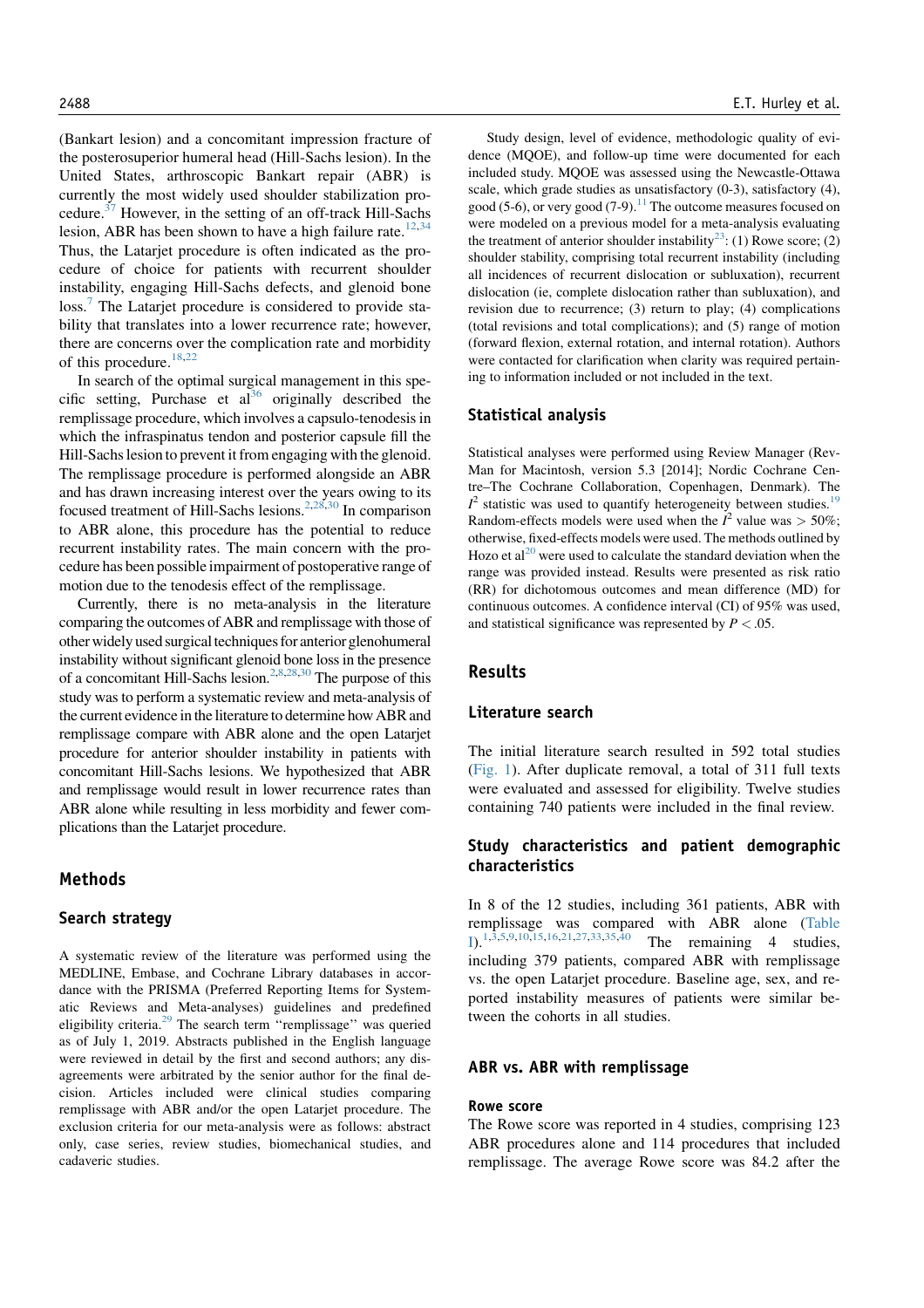

Figure 1 PRISMA (Preferred Reporting Items for Systematic Reviews and Meta-analyses) study selection flow diagram.

ABR procedure compared with 91.3 after remplissage. A statistically significant difference was found in favor of the additive remplissage procedure (MD, –7.13; 95% CI, –8.84 to -5.41;  $I^2 = 0\%$ ;  $P < .01$ ).

## Total recurrence rate

Total recurrent instability (including recurrent dislocation or subluxation) was reported in 7 studies, comprising 172 ABR procedures alone and 157 procedures that included remplissage. Recurrent instability occurred in 16.8% of patients who underwent the ABR procedure compared with 3.2% of those who underwent remplissage. A statistically significant difference was found in favor of the additive remplissage procedure (RR, 3.74; 95% CI, 1.67-8.38;  $I^2 = 0\%$ ;  $P = .001$ ).

## Recurrent dislocation

Recurrent dislocation was reported in 8 studies, comprising 188 ABR procedures alone and 172 procedures that included remplissage. Recurrent dislocation occurred in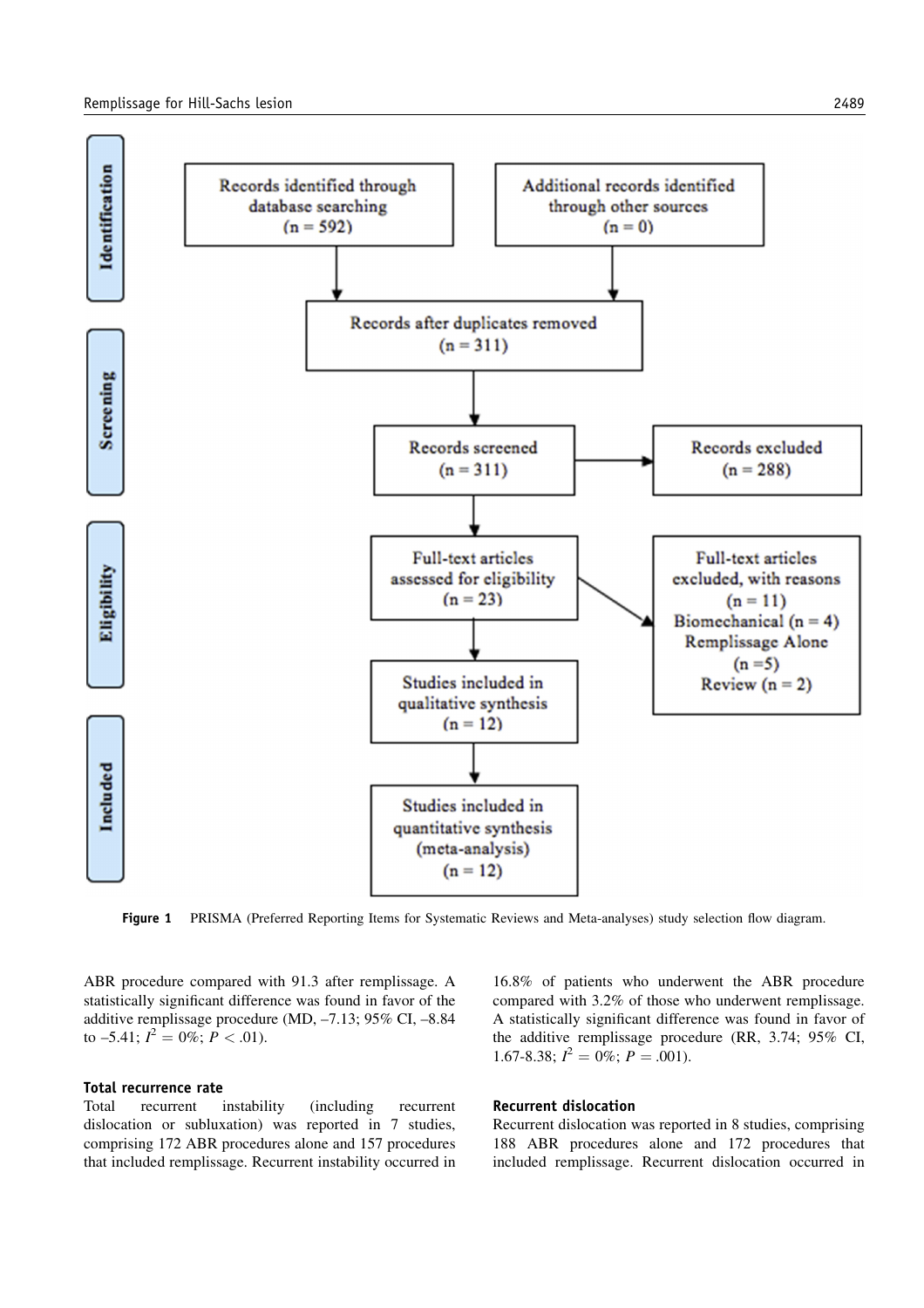| Study characteristics<br>Table I              |     |            |             |            |                         |  |      |           |               |
|-----------------------------------------------|-----|------------|-------------|------------|-------------------------|--|------|-----------|---------------|
| Author                                        |     | Design     | <b>MQOE</b> |            | Patients, n             |  |      | $M/F$ , n | Follow-up, mo |
|                                               |     |            |             | <b>ABR</b> | ABR with remplissage OL |  |      |           |               |
| ABR vs. ABR with remplissage                  |     |            |             |            |                         |  |      |           |               |
| Bastard et al. <sup>5</sup> 2019              | Ш   | <b>RCS</b> | 9           | 39         | 28                      |  | 29.6 | 37/30     | 128           |
| Cho et al, $92016$                            | III | <b>CCS</b> | 9           | 35         | 37                      |  | 25.4 | 67/5      | 24            |
| Franceschi et al, $15$ 2012                   | III | <b>RCS</b> | 9           | 25         | 25                      |  | 26.9 | 36/14     | 25            |
| Garcia et al, $16$ 2015                       | III | <b>RCS</b> | 8           | 14         | 10                      |  | 25.3 | 18/6      | 37            |
| Hughes et al, $21$ 2018                       | III | <b>RCS</b> | 9           | 20         | 21                      |  | 17.9 | 33/8      | 40            |
| Ko et al, $27$ 2016                           | III | <b>RCS</b> | 8           | 24         | 24                      |  | 29.3 | 37/11     | 66            |
| Miyamoto et al, $33$ 2017                     | III | <b>RCS</b> | 8           | 18         | 18                      |  | 28.4 | 34/2      | 12            |
| Nourissat et al, 35 2011                      | II  | <b>PCS</b> | 9           | 17         | 15                      |  | 24.0 | 20/12     | 28            |
| OL vs. ABR with remplissage                   |     |            |             |            |                         |  |      |           |               |
| Abouelsoud and Abdelrahman, <sup>1</sup> 2015 | III | <b>RCS</b> | 8           | 16         | 16                      |  | 28.2 | 29/3      | 31            |
| Bah et al, $3$ 2018                           | III | <b>RCS</b> | 8           | 43         | 43                      |  | 24.0 | 15/71     | 47            |
| Cho et al, $10$ 2016                          | III | <b>CCS</b> | 9           | 37         | 35                      |  | 26.3 | 66/6      | 27            |
| Yang et al, 40 2018                           | III | <b>RCS</b> | 8           | 98         | 91                      |  | 29.1 | 180/9     | 38            |

LOE, level of evidence; MQOE, methodologic quality of evidence; ABR, arthroscopic Bankart repair; OL, open Latarjet procedure; M, male; F, female; RCS, retrospective cohort study; CCS, case-control study; PCS, prospective cohort study.

14.8% of patients who underwent the ABR procedure compared with 1.7% of those who underwent remplissage. A statistically significant difference was found in favor of the additive remplissage procedure (MD, 4.35; 95% CI, 1.79-10.58;  $I^2 = 0\%$ ;  $P = .001$ ).

## Revisions due to recurrence

Revisions due to recurrent instability were reported in 7 studies, comprising 172 ABR procedures alone and 157 procedures that included remplissage. Revision due to recurrent instability was required in 8.5% of patients who underwent the ABR procedure compared with 1.7% of those who underwent remplissage. There was no statistically significant difference between the procedures (RR, 2.54; 95% CI, 0.97-6.66;  $I^2 = 0\%$ ;  $P = .06$ ).

#### Return to play

Return to play was reported in 3 studies, comprising 66 ABR procedures alone and 62 procedures that included remplissage. The rate of patients returning to play was 78.8% for the ABR procedure compared with 83.9% for the remplissage procedure. There was no statistically significant difference between the procedures (RR, 1.00; 95% CI, 0.86-1.15;  $I^2 = 6\%$ ;  $P = .55$ ).

#### Range of motion

#### Forward flexion

Forward flexion was reported in 3 studies, comprising 78 ABR procedures alone and 80 procedures that included remplissage. The ABR procedure resulted in average forward flexion of 165.2°, whereas the remplissage procedure resulted in average forward flexion of 162.1°. There was no statistically significant difference between the procedures (MD, 3.11°; 95% CI, -1.30° to 7.52°;  $I^2 = 39\%$ ;  $P = .17$ ).

#### External rotation with arm at side

External rotation with the arm at the side was reported in 3 studies, comprising 78 ABR procedures alone and 80 procedures that included remplissage. Average external rotation with the arm at the side was  $62.7^\circ$  after the ABR procedure compared with 55.6" after the remplissage procedure. There was no statistically significant difference between the procedures (MD, 7.20 $^{\circ}$ ; 95% CI, -6.85 $^{\circ}$  to 21.24°;  $I^2 = 91\%$ ;  $P = .32$ ).

## Open Latarjet procedure vs. ABR and remplissage

#### Rowe score

The Rowe score was reported in 3 studies, comprising 94 open Latarjet procedures and 96 procedures that included remplissage. The average Rowe score was 88.4 after the open Latarjet procedure compared with 89.4 after remplissage. There was no statistically significant difference between the procedures (MD, –0.96; 95% CI, –3.43 to 1.50;  $I^2 = 48\%; \ P = .44$ ).

## Total recurrence rate

Total recurrent instability (including recurrent dislocation or subluxation) was reported in 4 studies, comprising 185 open Latarjet procedures and 194 procedures that included remplissage. The open Latarjet procedure resulted in 7.0% of patients having recurrent instability, whereas the remplissage procedure resulted in 9.8% of patients having recurrent instability. There was no statistically significant difference between the procedures (RR, 0.74; 95% CI, 0.37-1.48;  $I^2 = 0\%$ ;  $P = .39$ ).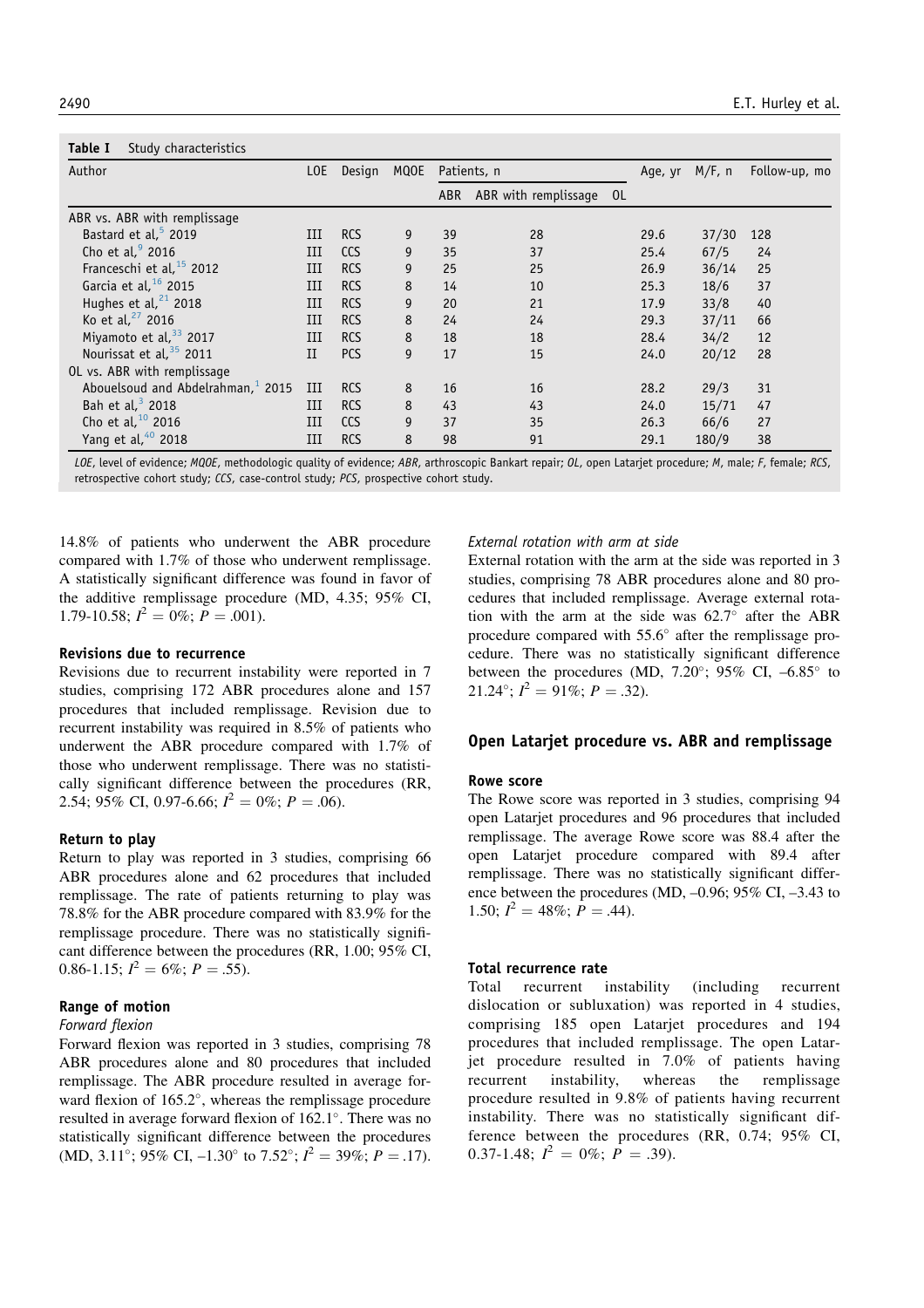#### Recurrent dislocation

Recurrent dislocation was reported in 2 studies, comprising 107 open Latarjet procedures and 114 procedures that included remplissage. The open Latarjet procedure resulted in 3.7% of patients having recurrent dislocation, whereas the remplissage procedure resulted in 4.4% of patients having recurrent dislocation. There was no statistically significant difference between the procedures (RR, 0.84; 95% CI, 0.23-3.00;  $I^2 = 0\%$ ;  $P = .38$ ).

#### Revisions due to recurrence

Revisions due to recurrent instability were reported in 4 studies, comprising 185 open Latarjet procedures and 194 procedures that included remplissage. The open Latarjet procedure resulted in 1.6% of patients undergoing revision due to recurrent instability, whereas the remplissage procedure resulted in 2.1% of patients undergoing revision due to recurrent instability. There was no statistically significant difference between the procedures (RR, 0.79; 95% CI, 0.18-3.49;  $I^2 = 0\%$ ;  $P = .76$ ).

#### Total revisions

Total revisions were reported in 4 studies, comprising 185 Latarjet procedures and 194 procedures that included remplissage. Revision was required in 3.7% of patients who underwent the open Latarjet procedure compared with 5.7% of patients who underwent the remplissage procedure. Revisions following the Latarjet procedure were performed because of recurrence, screw removal, irrigation of hematoma, and bone block fracture. Revisions following the remplissage procedure were performed because of recurrence, subacromial decompression, and glenohumeral débridement. There was no statistically significant difference between the procedures (RR, 0.68; 95% CI, 0.27-1.69;  $I^2 = 0\%$ ;  $P = .41$ ).

#### Total complications

Total complication rates were reported in 4 studies, comprising 185 Latarjet procedures and 194 procedures that included remplissage. The open Latarjet procedure resulted in complications in 8.6% of patients, whereas the remplissage procedure resulted in complications in 0.5% of patients. The complications in those who underwent the open Latarjet procedure included 4 deep wound infections, 4 cases of painful and/or loose hardware, 3 malunions, 2 graft fractures, 1 nonunion, 1 transient suprascapular nerve palsy, and 1 case of postoperative stiffness. There was 1 deep infection in a patient who underwent remplissage. A statistically significant difference was found in favor of the additive remplissage procedure (RR, 11.77; 95% CI, 2.25- 61.49;  $I^2 = 0\%$ ;  $P = .003$ ).

#### Return to play

Return to play was reported in 1 study, comprising 52 open Latarjet procedures and 52 procedures that included remplissage. Both procedures resulted in an average returnto-play rate of 90.6%. There was no statistically significant difference between the procedures (MD, 1.00; 95% CI, 0.85-1.17;  $I^2 = 0\%$ ;  $P > .999$ ).

#### Range of motion

#### Forward flexion

Forward flexion was reported in 3 studies, comprising 169 open Latarjet procedures and 176 procedures that included remplissage. The open Latarjet procedure resulted in average forward flexion of 159.6", whereas the remplissage procedure resulted in average forward flexion of 162.4". There was no statistically significant difference between the procedures (MD, -2.72°; 95% CI, -7.85° to 2.42°;  $I^2 =$ 46%;  $P = .30$ ).

## External rotation with arm at side

External rotation with the arm at the side was reported in 2 studies, comprising 134 open Latarjet procedures and 141 procedures that included remplissage. The open Latarjet procedure resulted in average external rotation with the arm at the side of  $51.7^\circ$ , whereas the remplissage procedure resulted in average external rotation with the arm at the side of 47.4". There was no statistically significant difference between the procedures (MD, 4.32 $^{\circ}$ ; 95% CI, -11.35 $^{\circ}$  to 19.99°;  $I^2 = 90\%$ ;  $P = .59$ ).

#### External rotation of arm in abduction

External rotation of the arm in abduction was reported in 2 studies, comprising 134 open Latarjet procedures and 141 procedures that included remplissage. The open Latarjet procedure resulted in average external rotation of the arm in abduction of  $65.1^\circ$ , whereas the remplissage procedure resulted in average external rotation of the arm in abduction of 66.3". There was no statistically significant difference between the procedures (MD,  $-1.26^{\circ}$ ; 95% CI,  $-16.74^{\circ}$  to 14.23°;  $I^2 = 78\%$ ;  $P = .87$ ).

## Internal rotation of arm

Internal rotation of the arm was reported in 2 studies, comprising 134 open Latarjet procedures and 141 procedures that included remplissage. The open Latarjet procedure resulted in average internal rotation of the arm of 57.6", whereas the remplissage procedure resulted in average internal rotation of the arm of 53.4°. There was no statistically significant difference between the procedures (MD, 4.26°; 95% CI, -10.43° to 18.95°;  $I^2 = 81\%$ ;  $P = .57$ ).

Forest plots of all the aforementioned analyses can be found in Supplementary Appendix S1.

# **Discussion**

The most important finding of this study was that ABR with remplissage results in lower instability recurrence rates compared with ABR alone while resulting in similar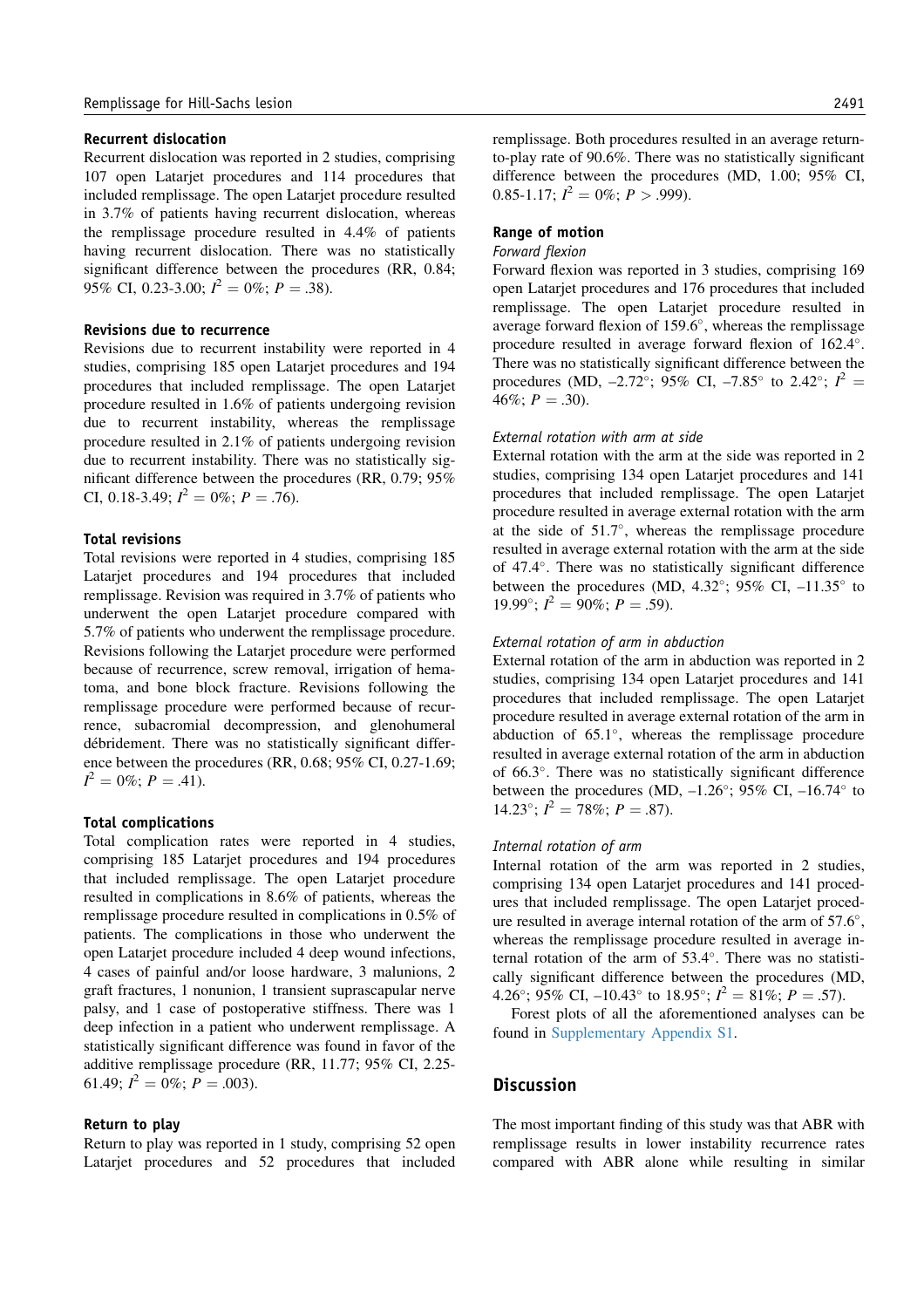recurrence rates, with less morbidity and fewer complications, compared with the Latarjet procedure. Additionally, we found that placing the infraspinatus tendon and posterior capsule in the bony Hill-Sachs defect does not seem to significantly alter postoperative range of motion compared with ABR alone in forward flexion or external rotation, although we were unable to assess potential discrepancies in internal range of motion. Thus, our findings are in accordance with our hypothesis and support the use of an additive remplissage to ABR in the setting of anterior shoulder instability when an engaging Hill-Sachs lesion is present.

The presence of engaging Hill-Sachs lesions has been shown to increase recurrent instability rates. $4$  Of particular interest, which may dictate surgical management, is whether the Hill-Sachs lesion is on-track or off-track.<sup>12,39</sup> When ''off-track'' humeral lesions are present, the remplissage and Latarjet procedures are considered superior to Bankart repair alone because these procedures address and mitigate the engagement of the Hill-Sachs lesion with the anterior glenoid rim. Remplissage acts to fill the defect using the infraspinatus and posteroinferior capsule. As a result, engagement of the Hill-Sachs lesion is prevented, and the lesion remains ''on-track,'' particularly in external rotation and abduction, which is not addressed by a Bankart repair alone. A recent biomechanical systematic review validated these findings and reported that remplissage consistently prevented engagement of the Hill-Sachs lesion on the anterior glenoid in the majority of studies in the literature.<sup>28</sup> These biomechanical data have translated into reduced rates of recurrent instability in vivo, as highlighted in our data set, in which the combined ABRremplissage cohort had a 5 times lower rate of recurrence than the cohort that underwent ABR alone. In contrast, the Latarjet procedure acts to widen the glenoid articular surface while simultaneously providing stability by way of the sling effect provided by the transposed conjoint tendon.<sup>13,26</sup> These 2 effects in combination reduce the chances of Hill-Sachs lesion engagement. Although debate is ongoing as to what is the best surgical option for patients with recurrent shoulder instability and evidence of a significant Hill-Sachs lesion, our meta-analysis demonstrates that significantly lower rates of recurrent instability occur after the Latarjet procedure and remplissage compared with ABR alone.

Many different functional outcome scores were reported in the 12 studies included in our review; however, the most commonly reported measure was the Rowe score. The mean Rowe score in all studies was greater than 80, indicating good outcomes with no significant differences between procedures. $25$  There was no significant increase when complication rates were compared between ABR alone and Bankart repair with remplissage. Although our complication rates are not as high as the rate reported by Griesser et al<sup>18</sup> in their systematic review of the Latariet procedure (30%), we calculated an almost 17-fold decrease in complications in the remplissage cohort compared with patients who underwent the Latarjet procedure.

With such mixed results in the current literature, many orthopedic surgeons have raised concerns about the remplissage procedure and whether it will lead to decreased range of motion postoperatively.<sup>14,32,35</sup> Our systematic review and meta-analysis demonstrated no statistically significant difference in range of motion following ABR with remplissage vs. that after Bankart repair alone or after the Latarjet procedure. However, although the findings were not statistically significant, it is important for treating orthopedic surgeons to be mindful of patient characteristics (eg, sport played and occupation) because, for some patients, a small deficit in range of motion can have a drastic impact on their performance. Garcia et  $al<sup>17</sup>$  highlighted a return-to-play rate of only 50% in baseball players following remplissage compared with 95.5% in nonbaseball players. Such findings suggest that deficits that could be considered negligible by most patients may have significant implications for certain athletes, in whom other treatment modalities may be more appropriate. $31$ 

Return to play has been shown to be the most important clinical outcome measure following shoulder stabilization.<sup>38</sup> After remplissage, Cho et al<sup>9,10</sup> found that 91% of their patients were capable of returning to play. The rates found in this review are slightly higher than the reported rates of return to play following shoulder stabilization in the literature. $24$  When reported, remplissage and the Latarjet procedure showed equally high rates of return to play. Unfortunately, return to play has been insufficiently reported after the remplissage procedure. This finding suggests the need for future research to address the question of return to play for various sports after remplissage compared with that after the Latarjet procedure for those patients who have chronic anterior shoulder instability in the setting of a significant Hill-Sachs lesion.

As each procedure has specific advantages and disadvantages, the choice of ABR with remplissage vs. the Latarjet procedure depends on surgeon training and preference and a thorough discussion with the patient, with careful consideration of specific patient characteristics. Additionally, it is important to note that the amount of glenoid bone loss in the setting of an off-track Hill-Sachs lesion that is critical to failure is still undefined. However, Yang et al<sup>40</sup> found that with  $>10\%$  glenoid bone loss, the outcomes were worse in patients who received the remplissage procedure than in those who underwent the Latarjet procedure, although further study is required.

## Limitations

This study has several limitations and potential biases, including the limitations of the included studies themselves. Variations in patient populations, surgical techniques, and surgeon experience could all affect the outcomes. Factors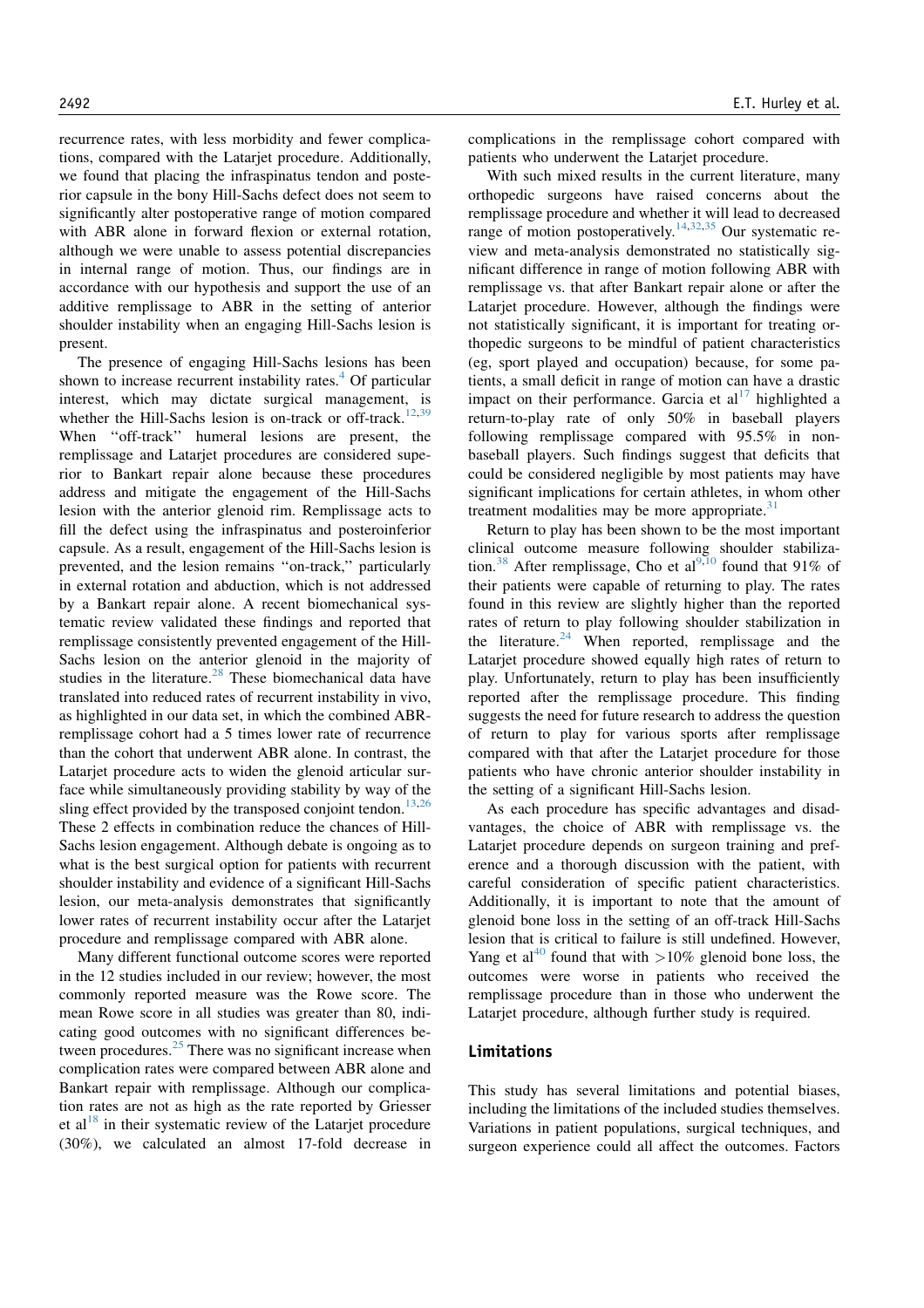such as preoperative glenoid and humeral bone loss were insufficiently reported and thus could not be quantitatively compared between the groups. However, in 2 of the included studies comparing remplissage and the Latarjet procedure, there was a higher rate of patients who underwent prior surgery in the Latariet cohort. Additionally, Warth et  $al^{38}$  found that the greatest concern among patients undergoing surgery for anterior shoulder instability was the ability to return to sport, whereas the reported outcomes regarding return to play in this study were limited.

# Conclusion

In patients with Hill-Sachs lesions and subcritical glenoid bone loss, ABR with remplissage resulted in lower rates of recurrent instability compared with ABR alone while resulting in similar recurrence rates, as well as similar patient-reported outcomes, with lower morbidity and fewer complications, compared with the Latarjet procedure.

# Disclaimer

The authors, their immediate families, and any research foundations with which they are affiliated have not received any financial payments or other benefits from any commercial entity related to the subject of this article.

# Supplementary data

Supplementary data to this article can be found online at https://doi.org/10.1016/j.jse.2020.06.021.

# References

- 1. Abouelsoud MM, Abdelrahman AA. Recurrent anterior shoulder dislocation with engaging Hill-Sachs defect: remplissage or Latarjet? Eur Orthop Traumatol 2015;6:151-6. https://doi.org/10.1007/s12570- 015-0313-3
- 2. Alkaduhimi H, Verweij LPE, Willigenburg NW, van Deurzen DFP, van den Bekerom MPJ. Remplissage with Bankart repair in anterior shoulder instability: a systematic review of the clinical and cadaveric literature. Arthroscopy 2019;35:1257-66. https://doi.org/10.1016/j. arthro.2018.10.117
- 3. Bah A, Lateur GM, Kouevidjin BT, Bassinga JYS, Issa M, Jaafar A, et al. Chronic anterior shoulder instability with significant Hill-Sachs lesion: arthroscopic Bankart with remplissage versus open Latarjet procedure. Orthop Traumatol Surg Res 2018;104:17-22. https://doi. org/10.1016/j.otsr.2017.11.009
- 4. Baker CL, Uribe JW, Whitman C. Arthroscopic evaluation of acute initial anterior shoulder dislocations. Am J Sports Med 1990;18:25-8.
- 5. Bastard C, Herisson O, Gaillard J, Nourissat G. Impact of remplissage on global shoulder outcome: a long-term comparative study. Arthroscopy 2019;35:1362-7. https://doi.org/10.1016/j.arthro.2019.01. 013
- 6. Boone JL, Arciero RA. First-time anterior shoulder dislocations: has the standard changed? Br J Sports Med 2010;44:355-60. https://doi. org/10.1136/bjsm.2009.062596
- 7. Burkhart SS, De Beer JF. Traumatic glenohumeral bone defects and their relationship to failure of arthroscopic Bankart repairs: significance of the inverted-pear glenoid and the humeral engaging Hill-Sachs lesion. Arthroscopy 2000;16:677-94.
- 8. Buza JA III, Iyengar JJ, Anakwenze OA, Ahmad CS, Levine WN. Arthroscopic Hill-Sachs remplissage: a systematic review. J Bone Joint Surg Am 2014;96:549-55. https://doi.org/10.2106/JBJS.L.01760
- 9. Cho NS, Yoo JH, Juh HS, Rhee YG. Anterior shoulder instability with engaging Hill-Sachs defects: a comparison of arthroscopic Bankart repair with and without posterior capsulodesis. Knee Surg Sports Traumatol Arthrosc 2016;24:3801-8. https://doi.org/10.1007/s00167- 015-3686-5
- 10. Cho NS, Yoo JH, Rhee YG. Management of an engaging Hill-Sachs lesion: arthroscopic remplissage with Bankart repair versus Latarjet procedure. Knee Surg Sports Traumatol Arthrosc 2016;24:3793-800. https://doi.org/10.1007/s00167-015-3666-9
- 11. Deeks JJ, Dinnes J, D'Amico R, Sowden AJ, Sakarovitch C, Song F, et al. Evaluating non-randomised intervention studies. Health Technol Assess 2003;7:iii–x.1-173. https://doi.org/10.3310/hta7270
- 12. Di Giacomo G, Itoi E, Burkhart SS. Evolving concept of bipolar bone loss and the Hill-Sachs lesion: from ''engaging/non-engaging'' lesion to ''on-track/off-track'' lesion. Arthroscopy 2014;30:90-8. https://doi. org/10.1016/j.arthro.2013.10.004
- 13. Dines JS, Dodson CC, McGarry MH, Oh JH, Altchek DW, Lee TQ. Contribution of osseous and muscular stabilizing effects with the Latarjet procedure for anterior instability without glenoid bone loss. J Shoulder Elbow Surg 2013;22:1689-94. https://doi.org/10.1016/j.jse. 2013.02.014
- 14. Elkinson I, Giles JW, Faber KJ, Boons HW, Ferreira LM, Johnson JA, et al. The effect of the remplissage procedure on shoulder stability and range of motion: an in vitro biomechanical assessment. J Bone Joint Surg Am 2012;94:1003-12. https://doi.org/10.2106/JBJS.J.01956
- 15. Franceschi F, Papalia R, Rizzello G, Franceschetti E, Del Buono A, Panasci M, et al. Remplissage repair—new frontiers in the prevention of recurrent shoulder instability: a 2-year follow-up comparative study. Am J Sports Med 2012;40:2462-9. https://doi.org/10.1177/ 0363546512458572
- 16. Garcia GH, Park MJ, Zhang C, Kelly JD IV, Huffman GR. Large Hill-Sachs lesion: a comparative study of patients treated with arthroscopic Bankart repair with or without remplissage. HSS J 2015;11:98-103. https://doi.org/10.1007/s11420-015-9438-8
- 17. Garcia GH, Wu HH, Liu JN, Huffman GR, Kelly JD IV. Outcomes of the remplissage procedure and its effects on return to sports: average 5-year follow-up. Am J Sports Med 2016;44:1124-30. https://doi.org/ 10.1177/0363546515626199
- 18. Griesser MJ, Harris JD, McCoy BW, Hussain WM, Jones MH, Bishop JY, et al. Complications and re-operations after Bristow-Latarjet shoulder stabilization: a systematic review. J Shoulder Elbow Surg 2013;22:286-92. https://doi.org/10.1016/j.jse.2012.09.009
- 19. Higgins JP, Thompson SG, Deeks JJ, Altman DG. Measuring inconsistency in meta-analyses. BMJ 2003;327:557-60. https://doi.org/10. 1136/bmj.327.7414.557
- 20. Hozo SP, Djulbegovic B, Hozo I. Estimating the mean and variance from the median, range, and the size of a sample. BMC Med Res Methodol 2005;5:13. https://doi.org/10.1186/1471-2288-5-13
- 21. Hughes JL, Bastrom T, Pennock AT, Edmonds EW. Arthroscopic Bankart repairs with and without remplissage in recurrent adolescent anterior shoulder instability with Hill-Sachs deformity. Orthop J Sports Med 2018;6:2325967118813981. https://doi.org/10.1177/ 2325967118813981